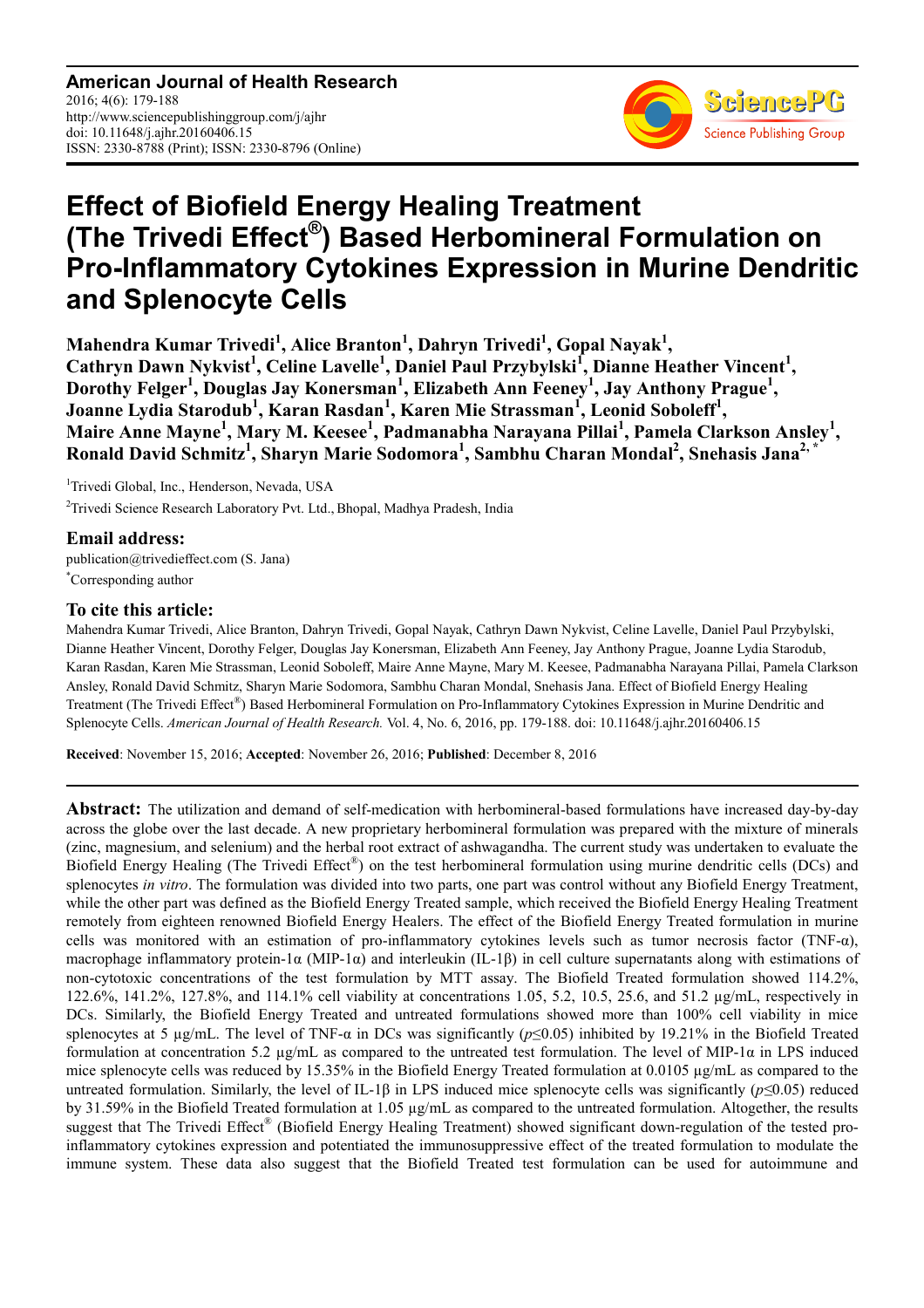inflammatory diseases, stress management and anti-aging by improving overall health.

**Keywords:** Biofield Energy Healing Treatment, Biofield Energy Healers, The Trivedi Effect® , Immunomodulation, Dendritic Cells, Splenocytes, Cytokines

# **1. Introduction**

Since ancient times, natural products have played primary roles in Complementary and Alternative Medicine (CAM) and have been used worldwide for the treatment and prevention of various diseases or ailments. Moreover, the use of alternative and complementary medicine has increased in circumstances where conventional medicine and the allopathic model of health care is ineffective, *i.e.* cases of advanced diseases like cancer or with ailments/problems that are not limited to only the brain and the body. Many medicinal plants and minerals have immunomodulatory properties. The ashwagandha (*Withania somnifera*) plant is one important herbal product that is widely used in complementary and alternative medicine for various types of diseases. There has been increased interest in the use of natural substances, especially pertaining to plants, derived herbal extracts and various essential minerals, which are collectively known as nutraceuticals [1]. The herbal extracts report various pharmacological benefits such as immunostimulation, stress reduction, appetite stimulation, growth promotion and antimicrobial properties. These effects were found to be caused by the presence of active constituents such as steroids, flavonoids pigments, alkaloids, phenolics, and terpenoids [2]. Based on the literature, a new proprietary herbomineral formulation was prepared that combined the herbal root extract of ashwagandha with three minerals *viz.* zinc, magnesium, and selenium. Ashwagandha root is a traditional Indian herb (also known as Indian Ginseng) commonly used as a constituent in herbal tonic preparation. It is considered an 'adaptogen', (a term used to describe herbs that improve physical energy, athletic ability and vitality, as well as increase sexual capacity, fertility and immunity to cold infections) [3]. Herbal preparations that contain ashwagandha root extract have shown antiinflammatory, anti-arthritic, antibiotic, anti-tumor, and immunomodulatory effects with withanolides [4, 5]. Ashwagandha root extract has been shown to modulate the immune response *via* cytokines expression level [6]. Mazumder *et al.* (2012) reported that zinc, along with *Glycyrrhiza glabra*, had increased the leukocyte count and phagocytic index and potentiated immunomodulatory effects [7]. Sodium selenate greatly improved the process of lymphocytes proliferation to the increased level of IL-2. The literature reports that sodium selenate increased the phagocytic index and down-regulated the expression levels of pro-inflammatory cytokines *viz*. IL-1, IL-6, and TNF-α [8]. Selenium produces antioxidant properties by scavenging free-radicals. Selenium also plays an important role in several immunological and metabolic processes of phagocyted bacteria during intracellular digestion [9]. Many trace elements such as zinc, magnesium, selenium, copper and manganese etc. have strong immunomodulatory effects [10]. Different cytokines are involved in host responses with respect to the inflammation and immune activation process that lead to various diseases [11]. Therefore, antiinflammatory phytomedicines are used as an adjunct therapy for the management of chronic inflammatory disorders [12- 14].

Dendritic cells (DCs) play an important role in the immune system and possess the ability to stimulate naive T cells. Murine DCs are characterized by *CD11c* marker expression, which is a common marker among plasmacytoid and myeloid DCs [15]. Thymus derived lymphocyte helper cells 1 (TH1) are the primary sources for interleukin-1 $\beta$  (IL-1 $\beta$ ), tumor necrosis factor-α (TNF-α), IL-2, interferon-ϒ (IFN-ϒ), lymphotoxins and other factors which characterize the cellmediated immune responses [16]. The different types of immune cells such as DCs, macrophages and spleen play an important role in stopping acute/chronic inflammation and retrieving a steady state strategy through the secretion of immuno-modulating cytokines [17]. These immune cells have been reported to be useful as cellular models for *in vitro* studies. Therefore, murine bone marrow derived dendritic cells (BMDCs) and splenocytes were used to assess the effect of the test formulation on *in vitro* cell cultures. In recent years, Biofield Energy Healing Treatment has been accepted as an alternative and complementary method of health care and has been shown to have impacts on various properties of living organisms in a cost-effective manner [18]. The use of alternative and integrative medicine approaches have increased in the facilitation of wellness and because of their minimal side-effects for cancer patients and people suffering from chronic diseases. Recent studies report that the uses of energy medicine provide the highest benefit to cancer patients as compared to other complementary and alternative forms of medicine [19].

Human Biofield Energy has subtle energy that has the capacity to work in an effective manner [20]. Reports show that CAM therapies have been practiced worldwide with reports of clinical benefits in different health disease profiles [21]. Biofield Energy comes under the category of energy medicine, which is well defined and accepted by National Center for Complementary and Integrative Health (NCCIH), a subdivision of the National Institutes of Health (NIH). This energy can be harnessed and transmitted by individuals into living and non-living things *via* the process of Biofield Energy Healing. Biofield Energy Healing Treatment (The Trivedi Effect® ) have been known to transform the structural, physical, and thermal properties of various metals, chemicals, ceramics and polymers in materials science [22-25], improved the overall productivity, yield and quality of crops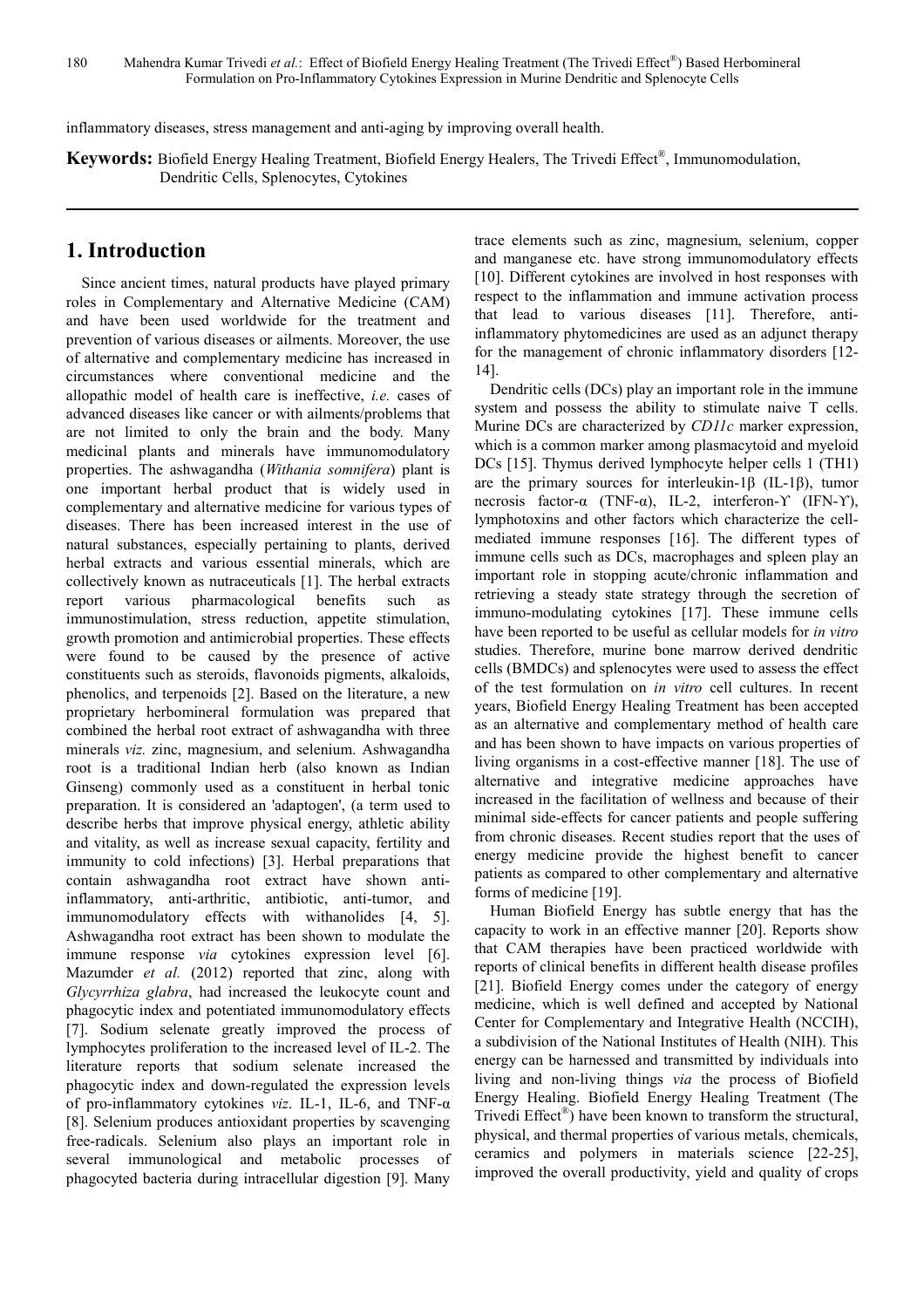[26-29], altered characteristics and features of microbes [30-33], improved excellent outcomes of various nutraceutical compounds in the fields of nutraceuticals [34-37], and improved the growth and anatomical characteristics of various medicinal plants [38, 39]. Based on the literature related to Biofield Energy Treatment, the authors of this study sought to investigate the effects of Biofield Energy (The Trivedi Effect® ) on the test herbomineral formulation, which might modulate the key pro-inflammatory cytokines expression in *in vitro* murine DCs and splenocytes models.

# **2. Materials and Methods**

#### *2.1. Chemicals and Reagents*

3-(4, 5-diamethyl-2-thiazolyl) 2, 5 diphenyl-2Htetrazolium) (MTT), Lipopolysaccharide (LPS), L-glutamine, RPMI-1640, penicillin, HEPES, streptomycin, 2 mercaptoethanol were purchased from Sigma Chemical Company in St. Louis, MO, a subsidiary of Sigma-Aldrich Corporation. ELISA (enzyme-link immunosorbent assay) assay kits for all cytokines such as TNF-α, macrophage inflammatory protein-1α (MIP-1α), and IL-1β were purchased from R&D systems, U.S.A. Fetal bovine serum (FBS) was procured from GIBCO, U.S.A. Ashwagandha root extract powder was procured from Sanat Products Ltd., India. Zinc chloride and magnesium (II) gluconate hydrate were procured from Tokyo Chemical Industry Co., Ltd. (TCI, Japan). Sodium selenate was procured from Alfa Aesar, U.S.A. Rapamycin,  $NaHCO<sub>3</sub>$ , and EDTA were procured from Sigma. All other chemicals used in this experiment were of analytical grade and procured from local vendors.

#### *2.2. Test Formulation and Reference Standard*

The test formulation contained the combination of four ingredients: zinc chloride, magnesium gluconate, sodium selenate, and ashwagandha root powder extract. Different concentrations of the test formulation were used for the study *i.e.* concentration range of 1.05 to 1052.5 µg/mL for bone marrow DCs and 0.0000105 to 10.5 µg/mL with LPS stimulated splenocyte culture for cell viability assay. LPS was used as an immunostimulant and as an inducing agent at 0.5 µg/mL and rapamycin (1 and 10 nM) was used as the reference standard (positive control) in splenocyte culture. TNF- $\alpha$  estimated in DCs, which was treated with 0.1% DMSO, served as the vehicle control group. MIP-1 $\alpha$  and IL-1β were estimated in splenocyte cells, which includes splenocyte cells treated with LPS  $(0.5 \text{ µg/mL})$  along with 0.005% DMSO, and was defined as the vehicle control group.

#### *2.3. Biofield Energy Treatment Strategies*

The herbomineral formulation was divided into two parts. One part was considered the control sample and the other part was defined as the treated sample. Both samples were kept under standard laboratory conditions at the research laboratory Dabur Research Foundation near New Delhi in Ghaziabad, India. The treated sample was subjected to Biofield Energy Healing (also known as The Trivedi Effect®), which was remotely administered for a period of 5 minutes by a group of eighteen Biofield Energy Healers, eleven of which were remotely located in the U.S.A., four in Canada, one in the UK, one in Russia and one in Ireland. Similarly, the control sample was subjected to "sham" healers under the same laboratory conditions for 5 minutes. The sham healers did not have any knowledge about the Biofield Energy Treatment. After that, the Biofield Energy Treated and untreated samples were kept in similar sealed conditions and used for the *in vitro* study on DCs and splenocytes for cytokines estimation.

#### *2.4. Experimental Animal*

C57BL/6 male mice (8 weeks old) were purchased from M/S Vivo Bio Tech Ltd., Hyderabad, India and acclimatized for one week prior to the experiment. The mice were maintained under controlled conditions with a temperature of  $22 \pm 3$ °C, humidity of 30–70% and a 12-hour light/12-hour dark cycle and rodent laboratory diet and drinking tap water were provided *ad libitum*. All the procedures were followed in strict accordance with the Guide for the Care and Use of Laboratory Animals published by the US National Institutes of Health. Approval was obtained from the Institutional Animal Ethics Committee prior to carrying out the animal experiments. The various concentrations of the test formulation were used from 1.05 to 51.2 µg/mL for BMDCs and 0.0000105 to 1.05 µg/mL for LPS stimulated splenocytes culture. The respective vehicle controls (DMSO) were kept in the assay.

### *2.5. Mouse Bone Marrow-Derived Dendritic Cells (DCs) Cultures*

C57BL/6 male mice were euthanized by  $CO<sub>2</sub>$  asphyxiation. Subsequent experimental steps were conducted in a laminar air flow. BMDCs were induced from bone marrow (BM) cells using the modified method of Inaba *et al*. (1992) [40]. Briefly, a single cell suspension was prepared from BM obtained from the femur. After removing all muscle tissues from the femur using gauze, the bones were placed in a 90 mm dish with 70% alcohol for 1 minute, washed twice with PBS, and then transferred into a fresh dish containing RPMI 1640 medium. Both ends of the bones were cut with scissors in the dish, and then the bone marrow (BM) was flushed out using 2 mL of RPMI 1640 medium with the help of a syringe attached with a 25-gauge needle. To remove small pieces of bone and debris, the tissue was suspended and passed through a nylon mesh and red blood cells were lysed with ammonium chloride. After washing, lymphocytes and other cells were killed with a cocktail of monoclonal antibodies (mAbs) and rabbit complement for 60 minutes at 37°C. After that, whole BM cells  $(2 \times 10^6 \text{ cells/mL})$  were cultured in RPMI 1640 medium in 90 mm Petri dishes (Sigma Aldrich, St. Louis, MO) at  $37^{\circ}$ C,  $5\%$  CO<sub>2</sub>, supplemented with  $10\%$ FBS, 2 mM L-glutamine, 100 U/mL penicillin G, 100 mg/mL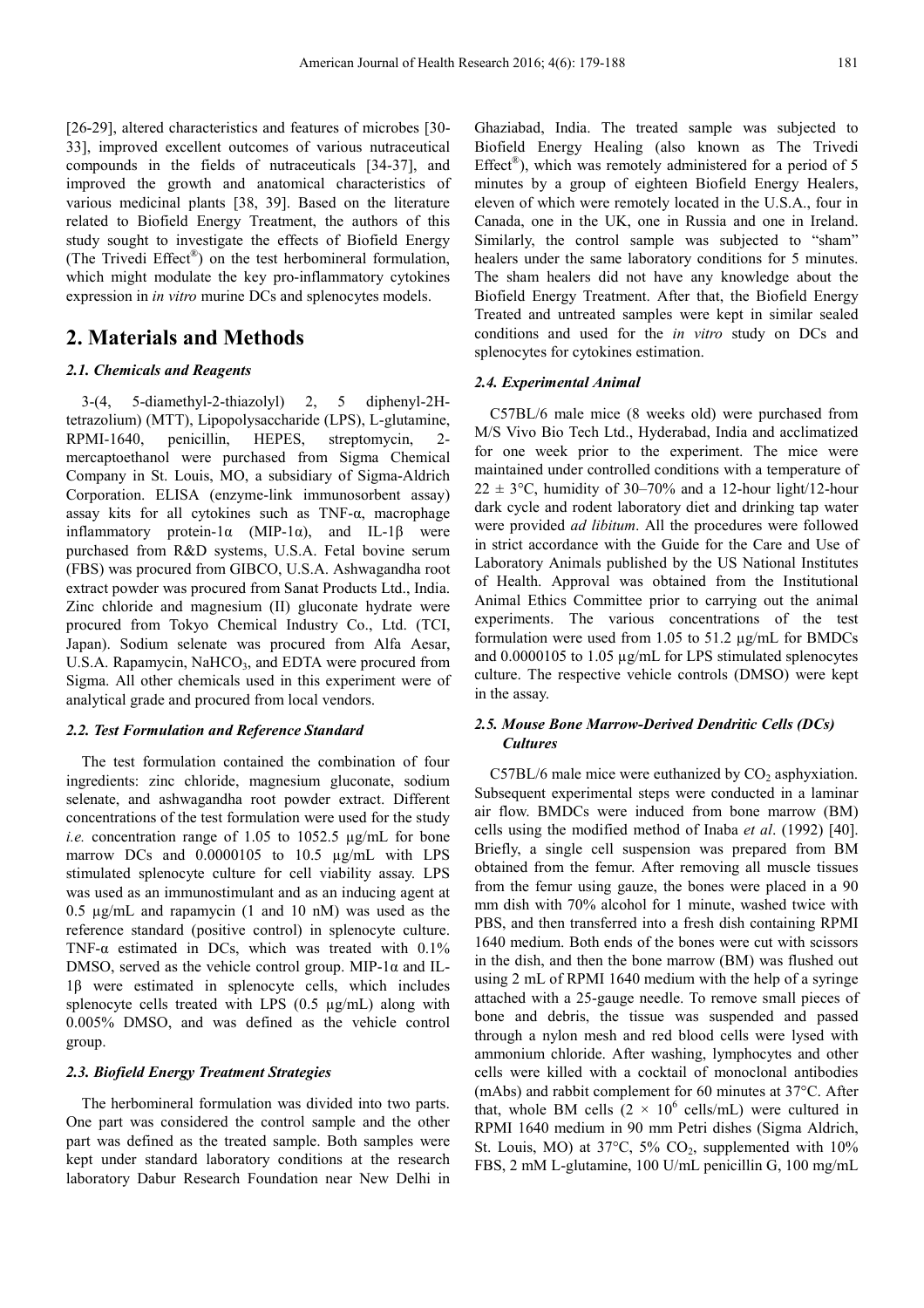streptomycin, 20 ng/mL recombinant mouse GM-CSF (R & D systems Inc., U.S.A.). The cells were incubated for 24 hours. The petri-plates were then gently swirled and the medium containing non-adherent cells, and which was then removed and replaced with the nutrient medium as described above. The supplemented medium was replaced every three days. On day 6, non-adherent and loosely adherent DCs were collected, washed, and seeded in culture plates for further assays. Cell counts were performed using a hemocytometer and cell viability was determined with the help of trypan-blue dye exclusion technique, results showing ≥95% of viable cells. The cells were cultured in 96-well tissue culture plates with 5 x  $10^3$  cells per well. They were incubated at 37 $\degree$ C in a humidified atmosphere with  $5\%$  CO<sub>2</sub> for the indicated period.

#### *2.6. Mouse Splenocyte Cultures*

C57BL/6 male mice were sacrificed and the spleens were removed and ground by passing them through a sterile plastic strainer under aseptic conditions. After that, the cells were centrifuged twice at 1000 *g* for 5 minutes. Erythrocytes were lysed by lysis buffer (0.15 M NH<sub>4</sub>Cl, 0.01 M NaHCO<sub>3</sub>, and 0.1 mM EDTA, pH 7.4) and then the cell pellets were washed twice with RPMI-1640 medium. Then, the cells were resuspended in a complete RPMI-1640 medium (RPMI 1640 medium plus 10% FBS, 2 mM glutamine, streptomycin and 100 IU/mL of penicillin and 15 mM HEPES, and 50 mM 2 mercaptoethanol). Cell counts were performed with the help of hemocytometer and cell viability was determined using trypan-blue dye exclusion technique, the results showing ≥95% of viable cells. The cells were cultured in 96-well tissue culture plates with  $0.2 \times 10^6$  cells per well. They were incubated at 37°C in a humidified atmosphere containing 5%  $CO<sub>2</sub>$  for the specified period.

### *2.7. Cytotoxicity by MTT Assay*

The number of viable cells was estimated based on the conversion of MTT to formazan dye using mitochondrial enzyme. Both cells were cultured overnight in 96-well plates, at a density of 5 x  $10^3$  cells per well for BMDCs and 0.2 x 10<sup>6</sup> cells per well for splenocytes. After the Biofield Energy Treatment on the test formulation with the desired incubation period, the medium was removed. 20 µL of 5 mg/mL MTT was then added to each well and incubated for 3 hours further at  $37^{\circ}$ C in a humidified  $5\%$  CO<sub>2</sub> atmosphere. The cells were centrifuged and supernatants were removed. The cell pellet in each well was resuspended in 150 µL of DMSO to dissolve formazan crystals. The optical density of each well was read at 540 nm using Biotek Reader (SIAFRT/Synergy HT multimode reader). The effect of the test formulation on cell viability of DCs and splenocyte cells was determined as per equation 1:

% Cell viability = 
$$
(100 - % Cytotoxicity)
$$
 (1)

Where; % Cytotoxicity =  $\{(O.D. of Control cells – O.D. of$ cells treated with the test formulation)/ OD of Control cells}\*100.

The concentrations that resulted in >95% viability were selected for subsequent cytokine estimation.

### *2.8. Cytokines Assays Using ELISA*

The effects of the Biofield Energy Treated and untreated test samples on the production of TNF-α, MIP-1α and IL-1β were measured by ELISA method using culture supernatants collected from the treated cells. Briefly, ELISA plates were coated overnight and kept at 4◦C with coating buffer containing capture antibody at the recommended concentration. After washing with PBS-T (PBS with 0.05% Tween 20), the plates were blocked with assay diluent for at least 2 hours at room temperature. 100 µL of culture supernatants from different experimental samples and standards were incubated overnight at 4<sup>°</sup>C and, after three washes, biotinylated anti-mouse cytokine (TNF-α, MIP-1α and IL-1 $\beta$ ) antibodies at the recommended concentrations were incubated for 1 hour at room temperature and the plate was incubated for 45 minutes at room temperature with gentle shaking. Plates were again washed 3 times and then 100 µL of horseradish per-oxidase (HRP)-streptavidin conjugate solution was added and the plate was incubated for 45 minutes at room temperature with gentle shaking in a shaker. Next, the plate wells were washed 3 times and 100 µL of 3,3,5,5'-tetramethylbenzidine (TMB) was added to the wells, followed by 30 minutes of incubation at room temperature in the dark. Then 50 µL of 0.2 mol/L sulphuric acid was added to each well to stop the reaction. After that, the plates were read for absorbance at 450 nm using a Biotek reader (SIAFRT/Synergy HT multimode reader). Standards were run in parallel to the samples. Concentrations were determined and the experiment was done in triplicates.

#### *2.9. TNF-α Level in Mouse Dendritic Cells (DCs)*

DCs were seeded in a 24-well plate at a density of 0.5 x 10<sup>6</sup> cells per well with 1 mL of culture medium and coincubated for 24 hours with different non-cytotoxic concentrations ranging from 25 to 500 µg/mL of the Biofield Treated and untreated test samples. DCs treated with 0.1% DMSO was included as the vehicle control. After 24 hours of incubation, culture supernatants were collected and assayed. The supernatants were analyzed for the estimation of TNF- $\alpha$ using ELISA as per the manufacturer's instructions [41]. Concentrations were determined in two wells in each sample and this experiment was conducted in triplicates.

#### *2.10. MIP-1α and IL-1β in Splenocytes*

For estimation of MIP-1α and IL-1β in LPS (0.5  $\mu$ g/mL) induced splenocytes  $(2 \times 10^6 \text{ cells/well in } 24$ -well culture plates) were treated with the Biofield Treated and untreated test formulations at selected non-toxic concentrations (0.00005 to 5 µg/mL) in triplicates. Splenocytes treated with LPS along with 0.005% DMSOs were included as control cells. Untreated cells were included as a negative control. Rapamycin was included as a positive control. After 48 hours of incubation, the supernatants were analyzed for the secreted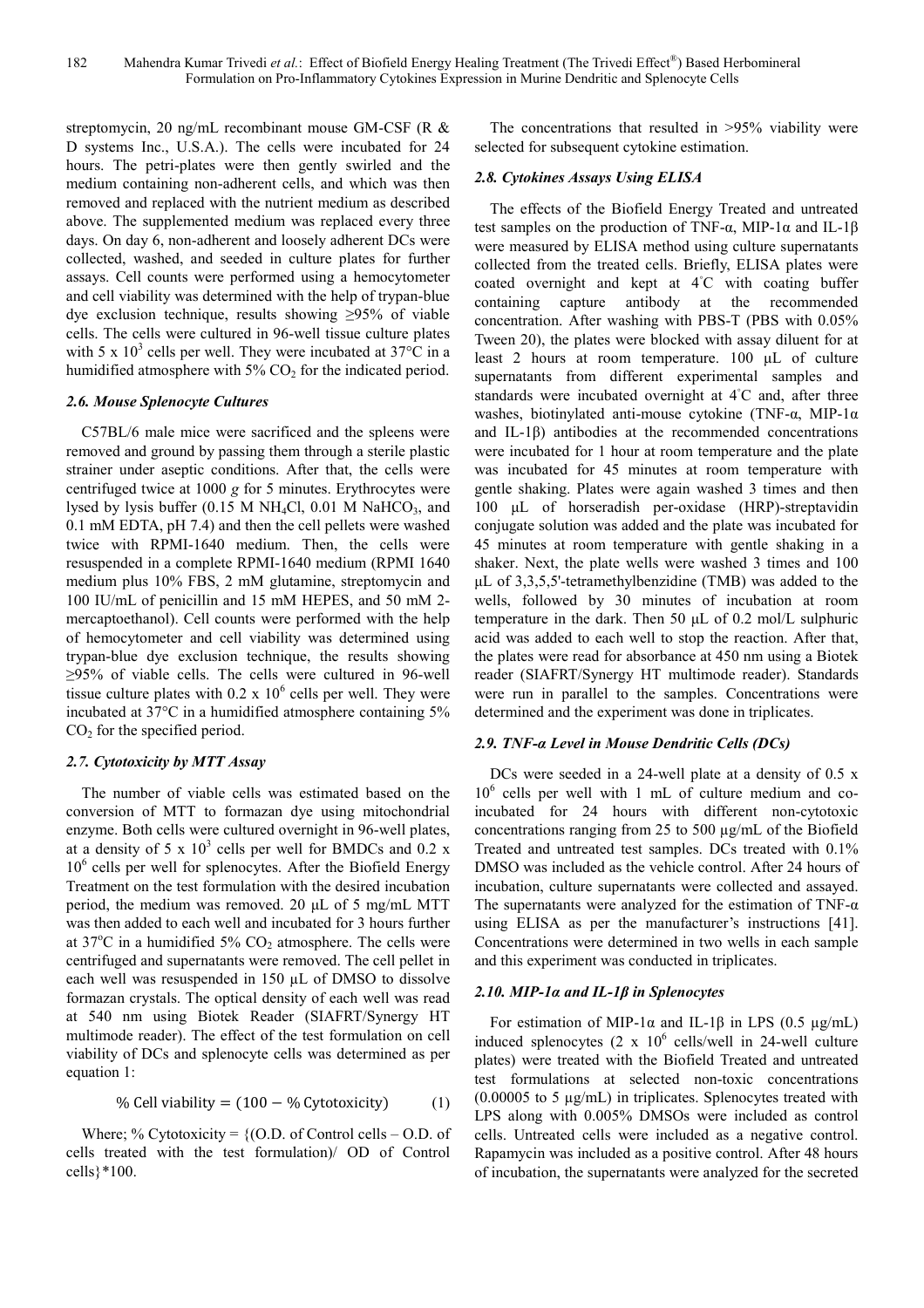levels of MIP-1α and IL-1β using ELISA as per the manufacturer's instructions [42, 43].

#### *2.11. Statistical Analysis*

The experiment was performed in triplicates and the data are presented as mean  $\pm$  standard error of mean (S.E.M.). Comparisons of the means of control and test groups were subjected to Student's *t*-test for two group comparison. Statistical significance was considered at *p*≤0.05.

# **3. Results**

#### *3.1. In Vitro Immune Cells Viability Assay by MTT Assay*

The effects of the Biofield Energy Treated and untreated test formulations on the proliferation of mouse BMDCs and splenocyte cells were examined after 24 hours and 48 hours, respectively using MTT cell viability assay. The effects of the test formulation on the viability of DCs and splenocytes are shown in Figure 1 and Figure 2, respectively. The cell viability in the untreated test group showed 136.30%, 141.90%, and 113.00% at concentrations of 5.2, 25.6, and 51.2 µg/mL, respectively in DCs. Further, increasing the dose of the untreated sample resulted in reduced cell viability up to 26% at 210.5 µg/mL. So, the dose ranges from 1.05 to 51.2  $\mu$ g/mL were selected for the cytokine (TNF- $\alpha$ ) estimation. Similarly, the Biofield Energy Treated formulation showed 114.2%, 122.6%, 141.2%, 127.8%, and 114.1% cell viability at concentrations of 1.05, 5.2, 10.5, 25.6, and 51.2 µg/mL, respectively in DCs. The increased cell viability with respect to the vehicle control might be due to proliferation in the cell culture. Further, increasing the dose of the Biofield Treated formulation resulted in decreased cell viability up to 25% at concentration 210.5 µg/mL.

**S Biofield Energy Treated Formulation** 



*Figure 1. MTT Assay in mouse bone marrow dendritic cells (DCs) after 24 hours of treatment with various concentrations of the test formulation in the absence of LPS. The absorbance of the MTT formazan was determined at 540 nm in an ELISA reader. Cell viability was defined as the absorbance ratio (expressed as a percentage) of the Biofield Energy Treated cells relative to the untreated vehicle cells.* 

LPS induced splenocytes were treated with the test formulation at the concentration ranges from 0.0000105 to 1.05 µg/mL for 48 hours. The result of percent cell viability is presented in Figure 2. The cytokines analysis was also conducted using the same concentration range. The cell viability of the LPS group was 122.8%, while rapamycin (the reference standard of the immunosuppressive agent) showed 74.2% and 81.6% cell viability at 1 and 10 nM, respectively. Both the Biofield Energy Treated and untreated test formulations showed more than 100% cell viability at 5 µg/mL concentration. Therefore, the dose range from 0.0000105 to 1.05 µg/mL of the test formulation was selected for the cytokines (MIP-1 $\alpha$  and IL-1 $\beta$ ) estimation.



*Figure 2. MTT Assay in splenocyte cells after 48 hours of treatment with various concentrations of the test sample in the presence of 0.5 µg/mL of LPS. The absorbance of the MTT formazan was determined at 540 nm in an ELISA reader. Cell viability was defined as the absorbance ratio (expressed as a percentage) of the Biofield Treated cells relative to the untreated vehicle cells.*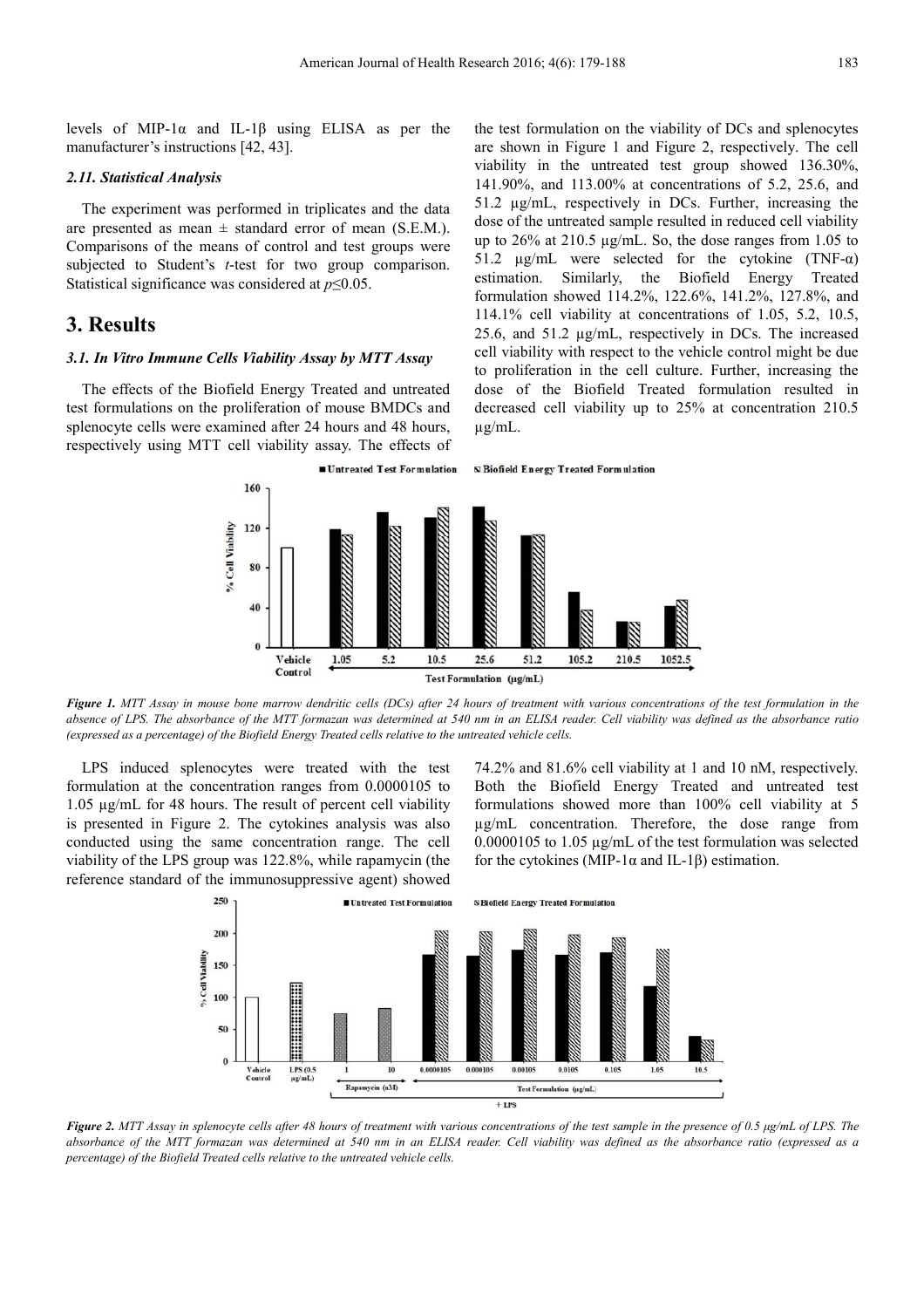### *3.2. Effect of the Test Formulation on the Expression of Pro-inflammatory Cytokines TNF- α, MIP-1α and IL-1β in Immune Cells*

Lymphocyte proliferation and the activation of natural killer (NK) cells are cytokine dependent [44]. The type of cytokine up/down regulation affects the course of immune response and the whole network of immune regulation. The pro-inflammatory cytokines TNF- α, MIP-1α and IL-1β play a pivotal role in inflammation, immune modulation, and lymphocyte activation. Various herbomineral formulations have the potential to modulate the expression and activation of cytokines. Therefore, we examined the effect of the test formulation on the levels of TNF-α, MIP-1α and IL-1β expression at two different immune cells: dendritic and spleen cells. The production of the cytokines by these immune cells was tested in the culture supernatants using the commercial ELISA kits.

### *3.3. Modulation of TNF-α Expression in Mouse Bone Marrow Dendritic Cells (BMDCs)*

DCs were treated with the test formulation at non-cytotoxic concentrations for 24 hours. The effect of the formulation on TNF- $\alpha$  secretion in DCs is represented in Figure 3. Both the untreated and Biofield Energy Treated test formulation groups demonstrated decreased levels of TNF-α secretion at different concentrations *i.e.* 1.05, 5.2, 10.5, 25.6, and 51.2 µg/mL as compared to the vehicle control group. The maximum downregulation effect was observed at 25.6 µg/mL of the Biofield Treated and untreated formulations with respect to the vehicle control group. The Biofield Energy Treated and untreated formulations showed 59.3 and 73.4 pg/mL of TNF- $\alpha$  levels at 5.2  $\mu$ g/mL as compared to the control group. Therefore, the level of TNF-α in the Biofield Treated group was decreased by 19.21% as compared to the untreated group, which was statistically significant (*p*≤0.05) (Figure 3).



*Figure 3. Dose-dependent inhibition of TNF-α by the test formulation. For each concentration treatment, the level of TNF-α release was measured after 24 hours of treatment. The values are represent as means* ± SEM of independent ELISA experiment, \*p≤0.05 as compared to the untreated test formulation.

### *3.4. Modulation of MIP-1α and IL-1β Expression in Mouse Splenocytes*

Splenocytes were cultured in RPMI-FBS (10%) with LPS and the levels of MIP-1 $\alpha$  and IL-1 $\beta$  cytokines were measured by ELISA in the culture supernatants. The effect of the test formulation on each cytokine production was observed after 48 hours of incubation at various concentrations of the Biofield Energy Treated and untreated test formulations. Rapamycin was used as the positive control.



*Figure 4. Dose-dependent inhibition of LPS mediated production of MIP-1α by test formulation. For each concentration treatment, the level of MIP-1α release was measured after 48 hours of treatment. The values are represented as mean ± SEM of independent ELISA experiments.*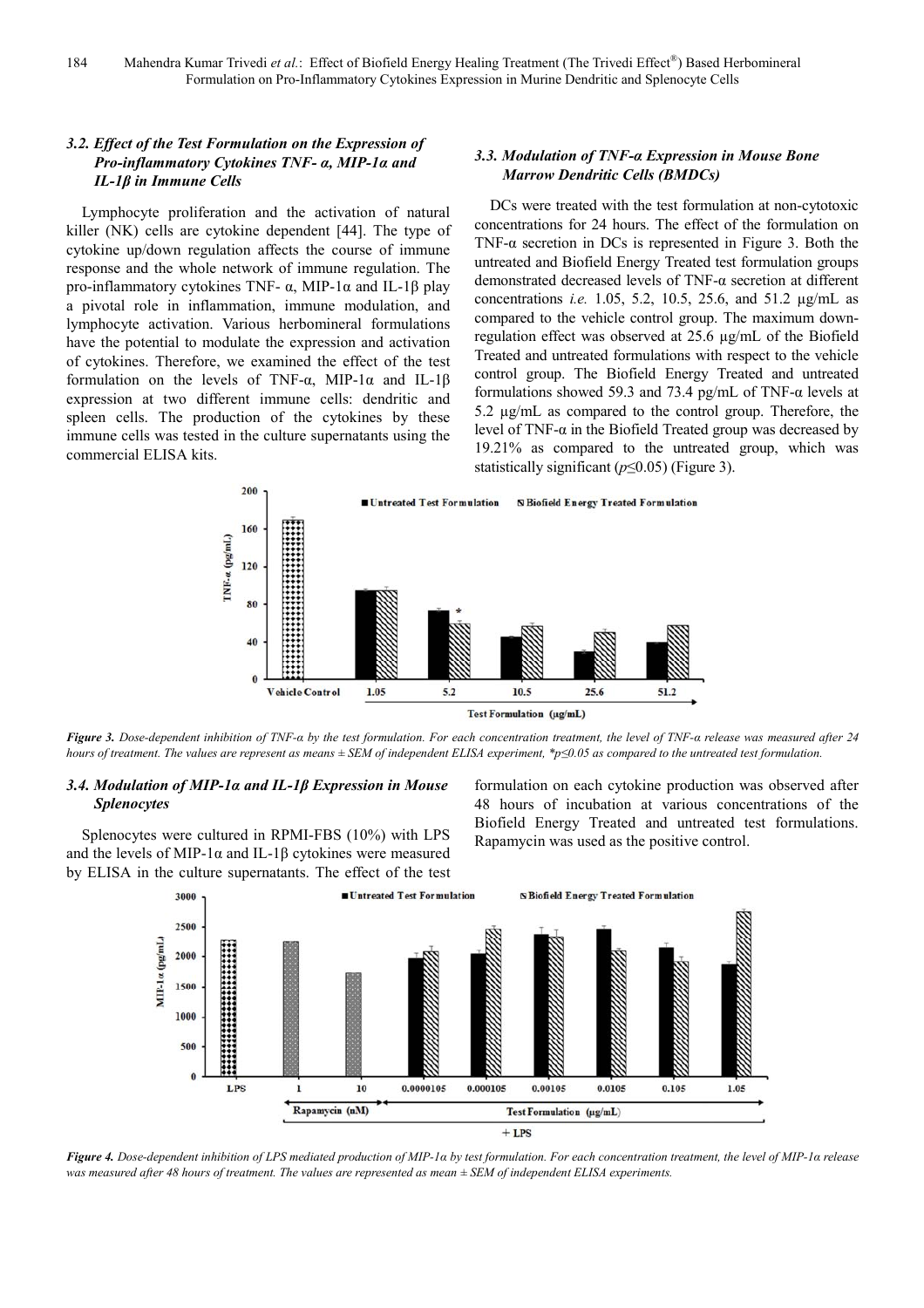#### *3.4.1. MIP-1α Expression*

The effect of the test formulation on MIP-1 $\alpha$  secretion in splenocytes is shown in Figure 4. This figure demonstrates the comparative expression profile of MIP-1α secretion in splenocytes of the Biofield Treated and untreated groups. Both the untreated and Biofield Treated formulations demonstrated inhibition of MIP-1α expression as compared to the LPS stimulated cells (vehicle control). However, the Biofield Energy Treated formulation group enhanced the down-regulation of MIP-1α. At concentration 0.105 µg/mL, the level of MIP-1 $\alpha$  was observed as 1915.5 and 2144.1 pg/mL in the Biofield Treated and untreated formulation groups, respectively. Moreover, there was 10.66% reduction of MIP-1 $\alpha$  in the Biofield Treated group as compared to the untreated group. The level of MIP-1 $\alpha$  was observed as 2087.8 pg/mL and 2466.4 pg/mL in the Biofield Treated and untreated test formulation groups, respectively at 0.0105  $\mu$ g/mL. There was 15.35% reduction of MIP-1 $\alpha$  in the Biofield Treated group as compared to the untreated group.

### *3.4.2. IL-1β Expression*

Figure 5 demonstrates the comparative effect of the Biofield Energy Treated and untreated formulation on IL-1β secretion in splenocytes. Both the untreated and the Biofield Treated test formulations demonstrated inhibition of IL-1β as compared to the LPS stimulated cells (vehicle control). The Biofield Energy Treated formulation exhibited better inhibition of IL-1β secretion than the untreated formulation group at most of the tested concentrations. The level of IL-1β was observed as 329.5 pg/mL and 349.9 pg/mL in the Biofield Treated and untreated groups, respectively at 0.00105 µg/mL. There was 5.83% reduction of IL-1β in the Biofield Treated group as compared to the untreated group. Moreover, at concentration 0.0105 µg/mL, the level of IL-1β was observed as 332.3 pg/mL in the case of the Biofield Energy Treated group, whereas 378.4 pg/mL was found in the untreated group. There was 12.18% reduction of IL-1β in the Biofield Treated group as compared to the untreated group. Additionally, at concentration 0.105 µg/mL, level of IL-1β was unchanged between the Biofield Treated and untreated test formulation groups. However, at concentration 1.05 µg/mL the level of IL-1β was found at 272.4 pg/mL and 398.2 pg/mL in the Biofield Treated and untreated group, respectively. There was statistically significant  $(p \le 0.05)$ reduction of IL-1β by 31.59% in the Biofield Treated group as compared to the untreated group.



*Figure 5. Dose-dependent inhibition of LPS mediated production of IL-1β by test formulation. For each concentration treatment, the level of IL-1β release was measured after 48 hours of treatment. The values are represented as mean ± SEM of independent ELISA experiment, \*p≤0.05 as compared to the untreated test formulation.* 

# **4. Discussion**

The use of herbomineral products to maintain or improve overall health has gradually increased across the globe over the last couple of years. Herbal extracts have also been shown to modulate immune responses during inflammation. A new proprietary herbomineral formulation was developed, consisting of four ingredients *viz.* ashwagandha, zinc, magnesium and selenium. Ashwagandha was shown to inhibit TNF-α induced *NF-κB* activation in human myelomonoblastic leukemia cells in a study conducted by Singh and Aggrawal (1995) [45, 46]. Zinc deficiency influences the generation of cytokines, including IL-1β, IL-2, IL-6, and TNF-α, and in response to zinc supplementation, plasma cytokines exhibit a

dose-dependent response. The mechanism of action may reflect the ability of zinc to either induce or inhibit the activation of NF-κB. The major involvement of zinc in the immune system [47] includes an ability to influence the production and signaling of numerous inflammatory cytokines in a variety of cell types [48, 49]. Magnesium sulphate reduced cytokine production in intrapartum women and term and preterm neonates, demonstrating effectiveness in those at risk for inflammation associated with adverse perinatal outcomes, whereby magnesium plays a critical regulatory role in *NF-κB* activation, cytokine production, and disease pathogenesis [50].

Recently, Chen Y. *et al.* (2009), reported that the supplementation of MC3T3-E1 with methylseleninic acid (MSA) (0.5 mM to 4 mM) reduced the activation of *NF-kB*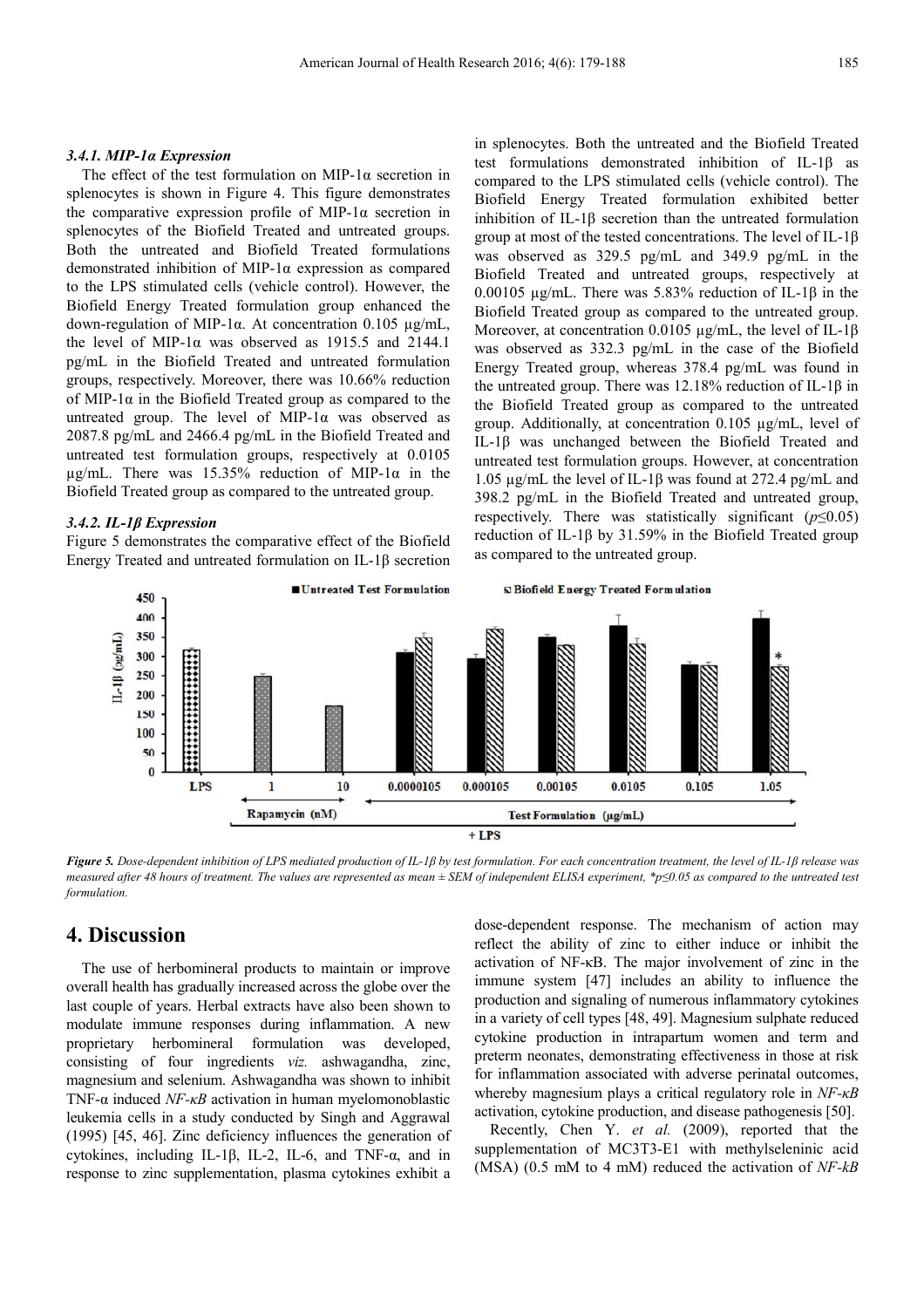leading to a decrease in IL-6, MCP-1, COX-2 and iNOS in response to MDA-MB-231 conditioned medium [51]. The authors of this study developed a product which showed immunostimulating effects that could contribute to the maintenance of the immune system, which may prevent the progression of acute or chronic diseases. Inflammation is the first response of the immune system to infection or irritation. It is caused by cytokines such as TNF-α, IL-1 and IL-6, and by eicosanoid such as PGE2. Thus, inhibitors of these cytokines have been considered as a candidate for antiinflammatory drugs. The immune cells, especially the bone marrow cells such as dendritic and splenocyte cells, are always used to screen the potential immunomodulatory effect of a substance/product. This is because the thymus is the major primary lymphoid organ for T cell development, while bone marrow is for B and NK cells. These immune cells then migrate to the spleen, which is the secondary lymphoid tissue, and respond to antigens in there. Therefore, the regulation of thymus and spleen cell proliferation, which is closely related to maintaining immune homeostasis, can be considered as an important marker for immune response control. Lymphocytes/monocytes/macrophages are key mediators of inflammation and are widely distributed in the body. Therefore, mouse bone marrow derived DCs and splenocytes, which represent appropriate model systems to study the immune responses, were utilized to investigate the anti-inflammatory effects of the newly developed proprietary herbomineral formulation.

Based on the literature, it has been shown that human emotions such as loneliness are directly correlated with the down-regulation of genes bearing anti-inflammatory response elements and the up-regulation of genes bearing response elements for pro-inflammatory NF-kappaB/Rel transcription factors [52]. In this study, the cytotoxic effect of the Biofield Energy Treated formulation was screened by assessing the metabolic activity of immune cells through MTT assay. MTT assay was previously proven to show the similar result in cell proliferation as the bromodeoxyuridine (BrdU) assay, because its accurate correlation between the metabolic activity and cell growth was proven [53]. The antiinflammatory effects of both the Biofield Energy Treated and untreated test samples were evaluated here in two different immune cells from the mice. The metabolic activity is evaluated by measuring the activity of a mitochondrial enzyme succinate dehydrogenase using the MTT test. This test is widely used in the *in vitro* evaluation of the toxicity of any test item. Both DCs and splenocytes (immune cells) were exposed to various concentrations (1.05 to 51.2 µg/mL for DCs and 0.0000105 to 1.05 µg/mL for splenocytes) of the test formulation for 24 hours and 48 hours, respectively. There was a significant reduction in the DCs viability at concentration  $>51.2$  µg/mL and splenocyte cells showed cytotoxic at 10.5 µg/mL of the test formulation.

The Biofield Treated test formulation demonstrated the greatest potential for modulating the inflammatory response of DC and splenocyte cells *in vitro* assay. There was a significant reduction of TNF- $\alpha$ , MIP-1 $\alpha$  and IL-1 $\beta$  levels in the

supernatants of all tested concentrations. Importantly, these effects were not attributed to a decrease in cellular viability, indicating that this formulation was not adversely affecting these cultured murine DCs and splenocytes. It is worthwhile to note that the anti-inflammatory effects of the test formulation were observed in both DCs and mouse splenocytes with the suppression of pro-inflammatory cytokines (TNF- $\alpha$ , MIP-1 $\alpha$  and IL-1β) production. Several cytokines are deeply associated with most inflammatory diseases. In particular, TNF- $α$  and IL-1β are prominent contributors to chronic inflammatory disorders. Our data suggests that the test formulation modulates DC and splenocytes function. The Biofield Energy Treated formulation showed significant inhibition of pro-inflammatory cytokines expression like TNF- $\alpha$ . MIP-1 $\alpha$  and IL-1 $\beta$  as compared to the untreated formulation. Therefore, The Trivedi Effect® may act *via* the specific inhibition of nuclear factor-kappa B (NF-κB), a transcription factor involved in the activation of many inflammatory mediator genes.

# **5. Conclusions**

Overall, results suggest that the Biofield Energy Treated formulation exerts better and significant inhibition of proinflammatory cytokines (TNF- $\alpha$ , MIP-1 $\alpha$  and IL-1 $\beta$ ) expression levels as compared to the untreated group in both immune cells *viz.* of DCs and splenocytes. The level of TNF-α was significantly suppressed (*p*≤0.01) by 19.21% in DCs in the Biofield Treated test group at 5.2 µg/mL as compared to the untreated test formulation group. The level of MIP-1 $\alpha$  in LPS induced splenocyte cells was reduced by 15.35% in the Biofield Energy Treated test formulation at 0.0105 µg/mL as compared to the untreated test formulation group. Moreover, the level of IL-1β in LPS induced splenocyte cells was significantly (*p≤*0.05) reduced by 31.59% in the Biofield Treated test group at the concentration of 1.05 µg/mL as compared to the untreated group. In conclusion, the Biofield Energy Treated test formulation could be used as an effective complementary and alternative treatment and/or method of prevention for various types of autoimmune and inflammatory diseases, stress management and anti-aging as an effective anti-inflammatory and immunomodulatory product without any adverse effects. The Biofield Energy Treated test formulation can be a better complementary and alternative medicine to prevent the immune-mediated tissue damage in cases of organ transplants (for example kidney transplants, liver transplants and heart transplants), various autoimmune disorders such as Lupus, Addison Disease, Celiac Disease (gluten-sensitive enteropathy), Dermatomyositis, Graves' Disease, Hashimoto Thyroiditis, Multiple Sclerosis (MS), Myasthenia Gravis, Pernicious Anemia, Aplastic Anemia, Reactive Arthritis, Rheumatoid Arthritis, Sjogren Syndrome, Systemic Lupus Erythematosus, Type 1 Diabetes, Alopecia Areata, Crohn's Disease, Fibromyalgia, Vitiligo, Psoriasis, Scleroderma, Chronic Fatigue Syndrome and Vasculitis, as well as inflammatory disorders such as Asthma, Ulcerative Colitis, Alzheimer's Disease, Atherosclerosis, Dermatitis, Diverticulitis, Hepatitis, Irritable Bowel Syndrome, and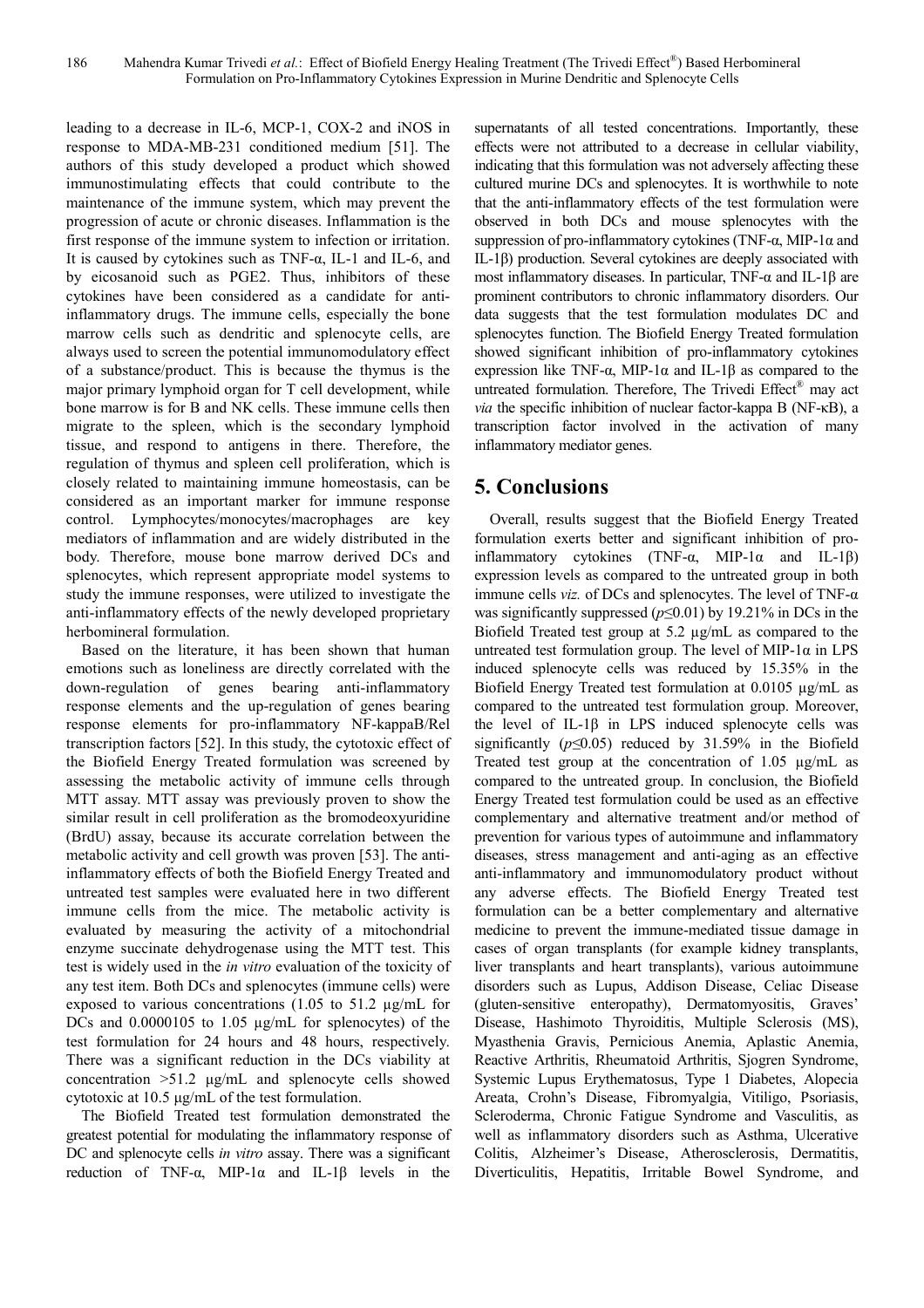Parkinson's Disease etc. along with autoimmune and inflammatory diseases, stress management and anti-aging to improve overall health and quality of life.

# **Abbreviations**

LPS: Lipopolysaccharide; DMSO: Dimethyl sulfoxide; FBS: Fetal bovine serum; MTT: 3-(4,5-Dimethylthiazol-2 yl)-2,5-Diphenyltetrazolium Bromide; PBS: Phosphate buffer saline; DC: Dendritic cell; BM: Bone marrow; ELISA: Enzyme-linked immunosorbent assay

### **Acknowledgements**

The authors of this study are thankful to Dabur Research Foundation, Trivedi Global, Inc., Trivedi Science and Trivedi Master Wellness for their support throughout this work.

# **References**

- [1] Farhath S, Vijaya PP, Vima M (2013) Immunomodulatory activity of geranial, geranial acetate, gingerol, and eugenol essential oils: Evidence for humoral and cell-mediated responses. Avicenna J Phytomed 3: 224-230.
- [2] Mukesh KB, Jitender KJ, Satyanarayana Y, Reddy AD (2012) Animal and plant originate immunostimulants used in aquaculture. Scholars Research Library. J Nat Prod Plant Res 2: 397-400.
- [3] Bhattacharya SK, Muruganandam AV (2003) Adaptogenic activity of *Withania somnifera*: An experimental study using a rat model of chronic stress. Pharmacol Biochem Behav 75: 547-555.
- [4] Burns JJ, Zhao L, Taylor EW, Spelman, K (2010) The influence of traditional herbal formulas on cytokine activity. Toxicology 278: 140-159.
- [5] Spelman K, Burns J, Nichols D, Winters N, Ottersberg S, Tenborg M (2006) Modulation of cytokine expression by traditional medicines: A review of herbal immunomodulators. Altern Med Rev 11: 128-150.
- [6] Musik I, Koziol-Montewka M, Toś-Luty S, Pasternak K, Latuszyńska J, Tokarska M, Kielczykowska M (1999) Immunomodulatory effect of selenosemicarbazides and selenium inorganic compounds, distribution in organs after selenium supplementation. Biometals 12: 375-382.
- Mazumder PM, Pattnayak S, Parvani H, Sasmal D, Rathinavelusamy P (2012) Evaluation of immunomodulatory activity of *Glycyrhiza glabra* L roots in combination with zing. Asian Pac J Trop Biomed 2: S15-S20.
- Alpers DH, Clouse RE, Stenson WF (1988) Assessment and oral management of micronutrient deficiency. Manual of nutritional therapeutics. 2nd ed. Boston: Little, Brown & Company.
- [9] Dai Q, Shrubsole MJ, Ness RM, Schlundt D, Cai Q, Smalley WE, Li M, Shyr Y, Zheng W (2007) The relation of magnesium and calcium intakes and a genetic polymorphism in the magnesium transporter to colorectal neoplasia risk. Am J Clin Nutr 86: 743-751.
- [10] Bahi A, Necib Y (2014) Anti-inflammatory and immunomodulatory activities of argan oil (*Argania Spinosa*. L) and sodium selenite after exposure to mercuric chloride in rats. Int J Pharm Sci Rev Res 29: 211-215.
- [11] Lukac N, Massanyi P (2007) Effects of trace elements on the immune system. Epidemiol Mikrobiol Imunol 56: 3-9.
- [12] Haddad PS, Azar GA, Groom S, Boivin M (2005) Natural health products, modulation of immune function and prevention of chronic diseases. Evid Based Complement Alternat Med 2: 513-520.
- [13] Heroor S, Beknal A, Mahurkar N (2012) Preliminary investigation for immunomodulation of methanolic extracts of leaves and flowers of *Pongamia glabra* Vent. in mice model. Adv Lif Sci 2: 170-173.
- [14] Chien-Fu Huang, Shih-Shen Lin, Pao-Hsin Liao, Su-Chung Young and Chi-Chiang Yang The immunopharmaceutical effects and mechanisms of herb medicine. Cell Mol Immunol 5: 23-31.
- [15] Schmidt SV, Nino-Castro AC, Schultze JL (2012) Regulatory dendritic cells: There is more than just immune activation. Front Immunol 3: 274.
- [16] Chen K, Jay K (2013) Kolls T Cell–Mediated host immune defenses in the lung. Annu Rev Immunol 31: 605-633.
- [17] Mosmann TR, Sad S (1996) The expanding universe of T-cell subsets: Th1, Th2 and more. Immunol Today 17: 138-146.
- [18] Yount G, Patil S, Dave U, Alves-dos-Santos L, Gon K, Arauz R, and Rachlin K (2013) Evaluation of biofield treatment dose and distance in a model of cancer cell death. J Altern Complement Med 19: 124-127.
- [19] Garland SN, Valentine D, Desai K, Li S, Langer C, Evans T, Mao JJ (2013) Complementary and alternative medicine use and benefit finding among cancer patients. J Altern Complement Med 19: 876-881.
- [20] Jain S, Hammerschlag R, Mills P, Cohen L, Krieger R, Vieten C, Lutgendorf S (2015) Clinical studies of biofield therapies: Summary, methodological challenges, and recommendations. Glob Adv Health Med 4: 58-66.
- [21] Rubik B (2002) The biofield hypothesis: Its biophysical basis and role in medicine. J Altern Complement Med 8: 703-717.
- [22] Trivedi MK, Tallapragada RM, Branton A, Trivedi D, Nayak G, Latiyal O, Jana S (2015) Characterization of physical and structural properties of aluminium carbide powder: Impact of biofield treatment. J Aeronaut Aerospace Eng 4: 142.
- [23] Trivedi MK, Tallapragada RM, Branton A, Trivedi D, Nayak G, Latiyal O, Jana S (2015) The potential impact of biofield energy treatment on the atomic and physical properties of antimony tin oxide nanopowder. American Journal of Optics and Photonics 3: 123-128.
- [24] Trivedi MK, Tallapragada RM, Branton A, Trivedi D, Nayak G, Latiyal O, Jana S Evaluation of physical and structural properties of biofield energy treated barium calcium tungsten oxide. Advances in Materials 4: 95-100.
- [25] Trivedi MK, Nayak G, Patil S, Tallapragada RM, Latiyal O, Jana S (2015) Impact of biofield treatment on atomic and structural characteristics of barium titanate powder. Ind Eng Manage 4: 166.